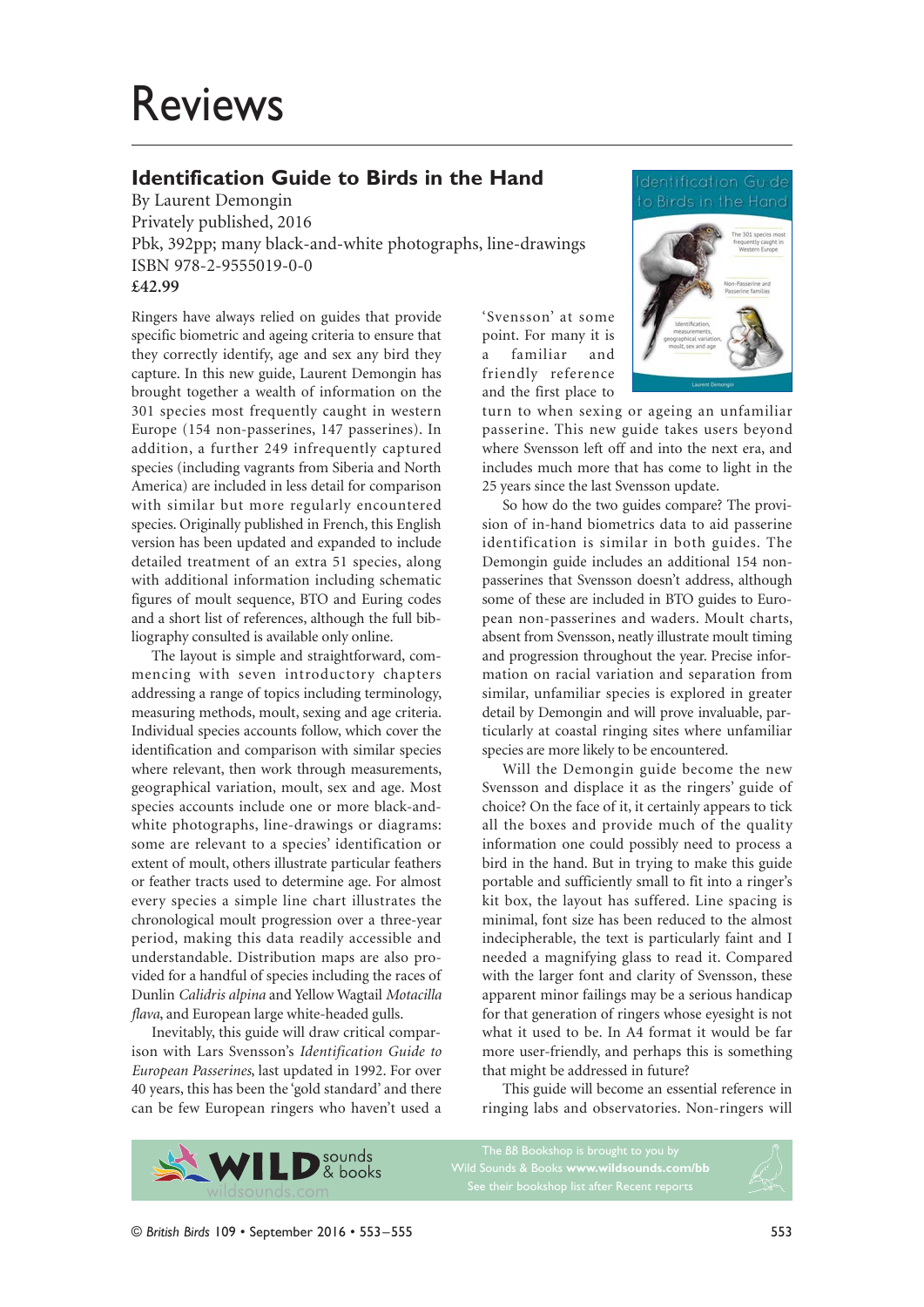## **Reviews**

also find it a great resource, to improve their understanding of techniques used to identify, age and sex birds in the hand, some which rarely appear in field guides. And even those familiar with

moult will find the moult progression charts illuminating. Just keep your magnifying glass handy.

*Peter Kennerley*

# **Reclaiming South Georgia: the defeat of furry invaders on a sub-Antarctic island**

By Tony Martin and Team Rat South Georgia Heritage Trust, 2016 Hbk, 144pp; numerous colour photographs ISBN 978-0-9564546-3-8 **£25.00** from www.sghtonline.gs/Reclaiming-South-Georgia

I've been to South Georgia once, as a tourist for a few days in March 2008 on board the old *Professor Molchanov*. After a productive crossing from Antarctica across the Scotia Sea, we slowly cruised into the Bay of Isles towards Salisbury Plain on a calm, sky-blue morning and the scenery and abundance of wildlife ahead of us was simply jaw-dropping. Once ashore, the birders quickly found a couple of South Georgia Pipits *Anthus antarcticus* before taking hundreds of photos of penguins and fur seals, but the only other pipits I saw were that afternoon on nearby rat-free Prion Island. At the time I was aware that Brown Rats *Rattus norvegicus*, an unintended legacy of the sealing and whaling eras, were a problem on mainland South Georgia. However, it took a single paragraph of masterly natural history writing early on in this book to really drive home to me the impact they have had on populations of burrowing and crevice-nesting petrels; the nocturnally silent slopes of the high ground around Grytviken (for example) contrast starkly with the cacophony and sheer mass of petrels and prions found in similar habitat on rat-free islands such as Cooper and Annenkov.

The decision in 2007 by the South Georgia Heritage Trust (SGHT) to eradicate rodents from the island was bold (apologies to SGHT, but it is difficult to find an adjective powerful enough), and Tony Martin was appointed Project Director. After introductory chapters explaining why this project was considered necessary and had to be undertaken soon, how it was to be achieved, and a descriptive tour around the island and its off-liers, the bulk of the book is simply a well-written account of the planning and logistics of the three phases of fieldwork (2011, 2013, 2015), which involved carefully scattering 302 tonnes of roden-





ticide bait by helicopters across 1,070 km2 of icefree terrain on one of the remotest and most inhospitable islands in the world. Despite having avidly followed the story via SGHT e-newsletters, I still found it page-turning stuff and read it in a single sitting; the book is also beautifully produced and illustrated by many remarkable photos. As a tale of derring-do it takes some beating, and that alone is a reason to buy this book. More importantly, it has been published as a fundraiser for the final stage of the project, a monitoring expedition in 2017/18 to validate that South Georgia is finally rodent-free – fingers are crossed for this!

The early signs, from increased numbers of pipits and pintails (the endemic South Georgia race of Yellow-billed Pintail *Anas georgica*), are positive but if procellariiformes are to benefit from the 'release' of a vast area of predator-free nesting habitat, their life-histories mean it may take several decades before population-level increases occur or are detectable. Tony Martin describes his involvement in the project as 'the experience of a lifetime', and earlier this year he was named Conservationist of the Year by the Zoological Society of London. It would be deeply satisfying to think that in 40 years time birders approaching South Georgia by sea will encounter far greater numbers of prions, diving petrels and storm-petrels than we saw in 2008. If so, it would be appropriate that, following the custom currently performed at Ernest Shackleton's grave at Grytviken, they raise their glasses to toast the original Directors of SGHT and their financial backers for their vision, and all the members of Team Rat for their ingenuity and endurance.

#### *Martin Heubeck*